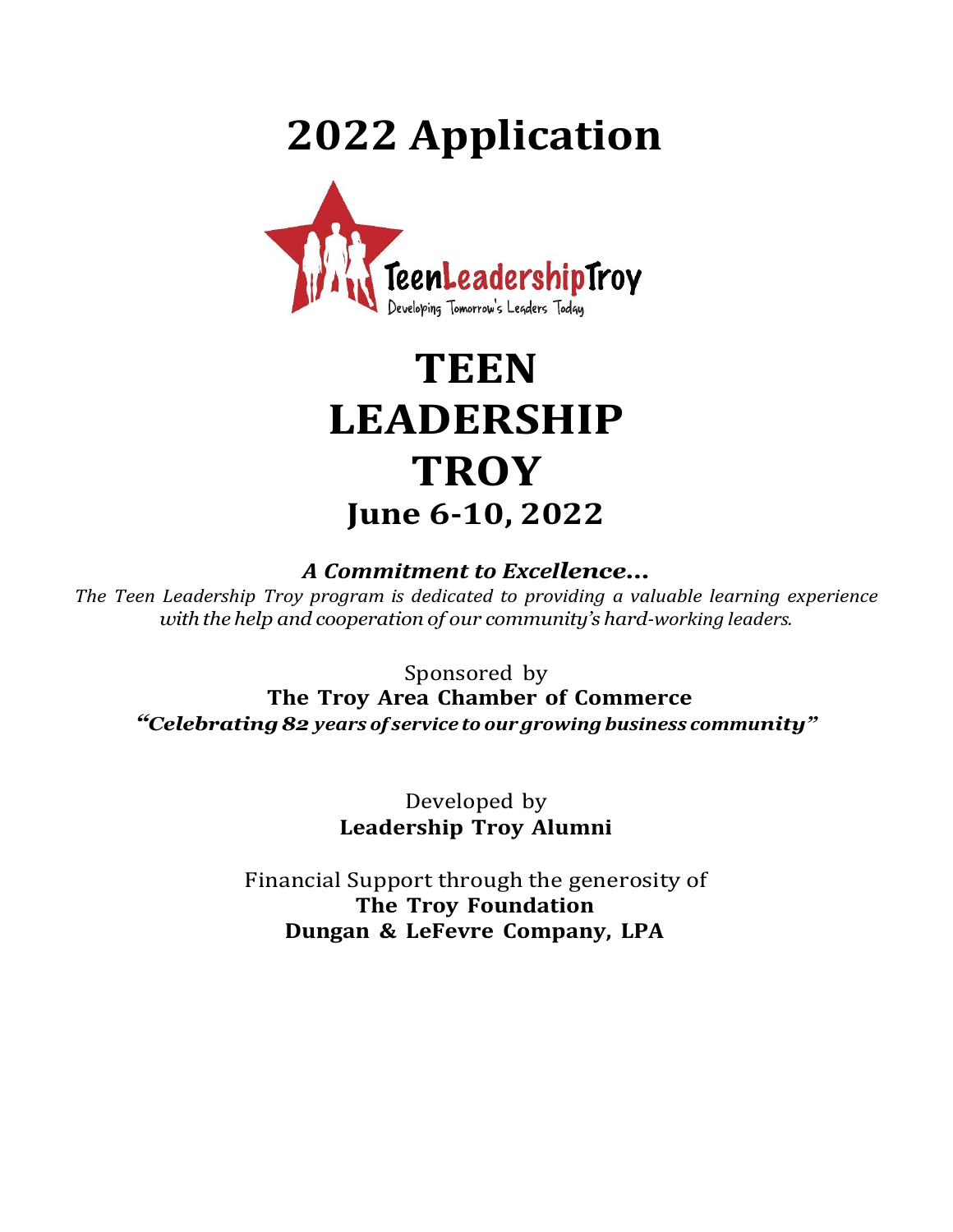# **TEEN LEADERSHIP TROY**

**(PLEASE PRINT OR TYPE)**

|                                                                                                                                                                                                                                     | <b>Shirt Size:</b> Preferred Style of Shirt: Men's |                                                                                         | Women's |        |  |  |  |
|-------------------------------------------------------------------------------------------------------------------------------------------------------------------------------------------------------------------------------------|----------------------------------------------------|-----------------------------------------------------------------------------------------|---------|--------|--|--|--|
|                                                                                                                                                                                                                                     |                                                    |                                                                                         |         |        |  |  |  |
| ,我们也不能在这里的时候,我们也不能在这里的时候,我们也不能会在这里的时候,我们也不能会在这里的时候,我们也不能会在这里的时候,我们也不能会在这里的时候,我们也<br>The program is open to students who reside in the Troy City School<br>district or the City of Troy and are high school juniors when they apply. |                                                    |                                                                                         |         |        |  |  |  |
|                                                                                                                                                                                                                                     |                                                    |                                                                                         |         |        |  |  |  |
|                                                                                                                                                                                                                                     |                                                    | (Please be aware that we use email to communicate prior and after the program.)         |         |        |  |  |  |
|                                                                                                                                                                                                                                     |                                                    |                                                                                         |         |        |  |  |  |
|                                                                                                                                                                                                                                     |                                                    |                                                                                         |         |        |  |  |  |
| <b>Education:</b> (begin with elementary, high school, post-secondary)<br>Name and City of School<br>Dates attended                                                                                                                 |                                                    |                                                                                         |         |        |  |  |  |
|                                                                                                                                                                                                                                     |                                                    | <b>Organizations &amp; Activities:</b> Please list community, civic, religious, social, |         |        |  |  |  |
| athletic and other organizations in which you have been involved<br>(While in High School). Use an additional piece of paper if necessary.                                                                                          |                                                    |                                                                                         |         |        |  |  |  |
|                                                                                                                                                                                                                                     |                                                    |                                                                                         |         |        |  |  |  |
| Organization /                                                                                                                                                                                                                      | Dates of                                           | Responsibilities                                                                        | Advisor | Hours/ |  |  |  |

| Organization / | Dates of    | Responsibilities | Advisor         | Hours/  |
|----------------|-------------|------------------|-----------------|---------|
| Honors         | Involvement | Leadership Role  | Name            | Month   |
| Clubhouse      | 2011-2012   | Volunteer Tutor  | <b>Mary Doe</b> | 2 hours |
|                |             |                  |                 |         |
|                |             |                  |                 |         |
|                |             |                  |                 |         |
|                |             |                  |                 |         |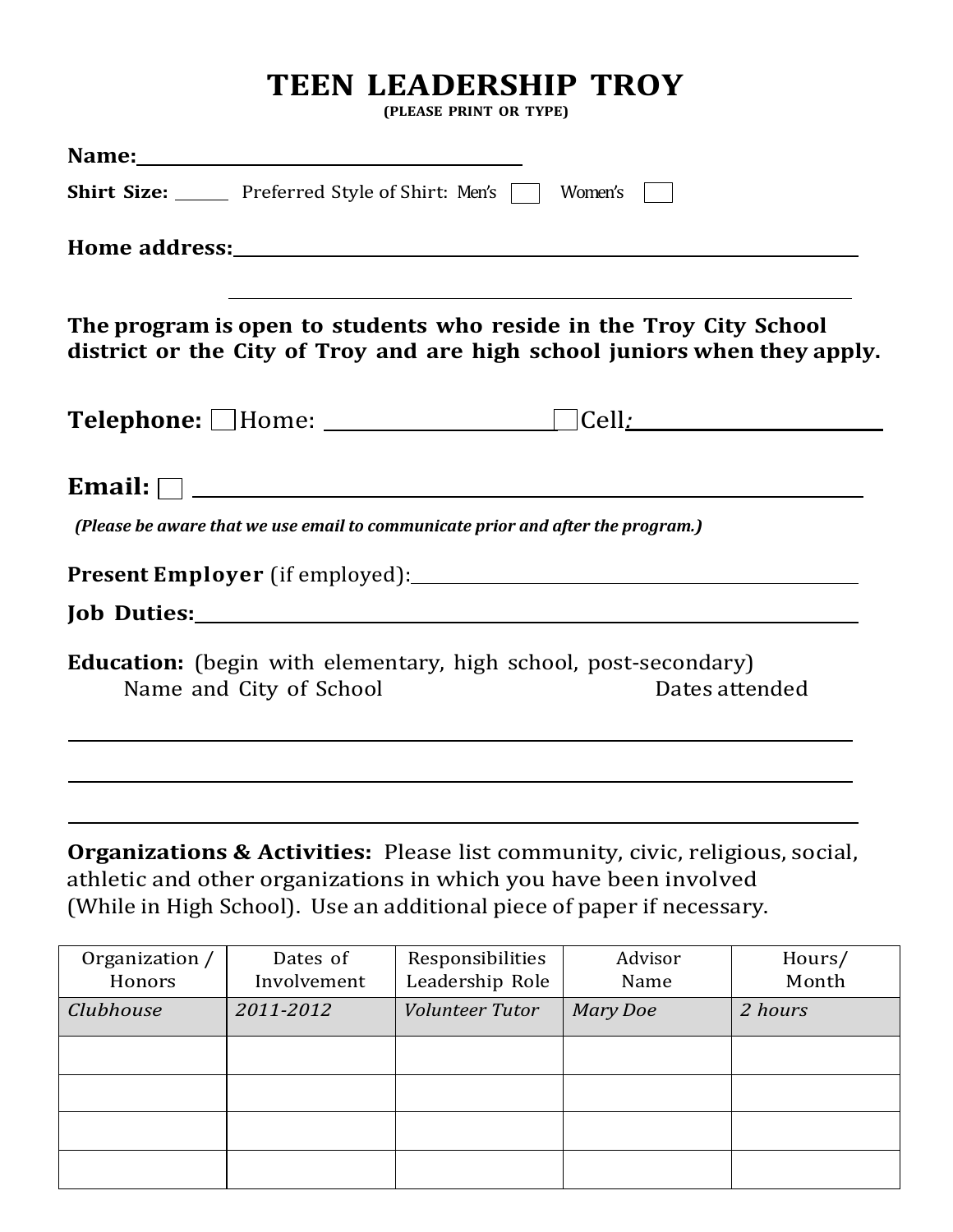## **Honors & Awards:** Please list any honors or awards you have received.

| Honor/Award | Awarded by:       | Awarded for:        | Advisor or<br>Contact |
|-------------|-------------------|---------------------|-----------------------|
| Eagle Scout | <b>Boy Scouts</b> | Highest rank, honor | John Doe              |
|             |                   |                     |                       |
|             |                   |                     |                       |
|             |                   |                     |                       |
|             |                   |                     |                       |

**How has your participation in these activities helped to develop your leadership skills?**

#### **How would you describe your knowledge of community affairs?**

| Poor<br>Excellent<br>Good<br>Fair |  |
|-----------------------------------|--|

#### **ON ADDITIONAL PAGES PLEASE ANSWER THE FOLLOWING QUESTIONS**

- **TYPE WRITTEN ONLY**
- **ANSWER EACH QUESTION ON A SEPARATE PAGE**
- 1. What is the one (1) issue facing our schools?
- 2. What are the two (2) issues facing the City of Troy?
- 3. Name a leader you respect and explain what leadership qualities you see in her/him.

**Please share the names and email addresses of two (2) individuals that will provide a letter of recommendation for you. Letters of recommendation should be from community leaders, faculty members or club advisors. Be sure to let them know that you are providing their name/email.** 

- **Only 1 name can be a high school academic faculty.**
- **•** Recommendations may not be from a member of the Teen Leadership **T r o y c o m m i t t e e , a parent, guardian, or relative.**